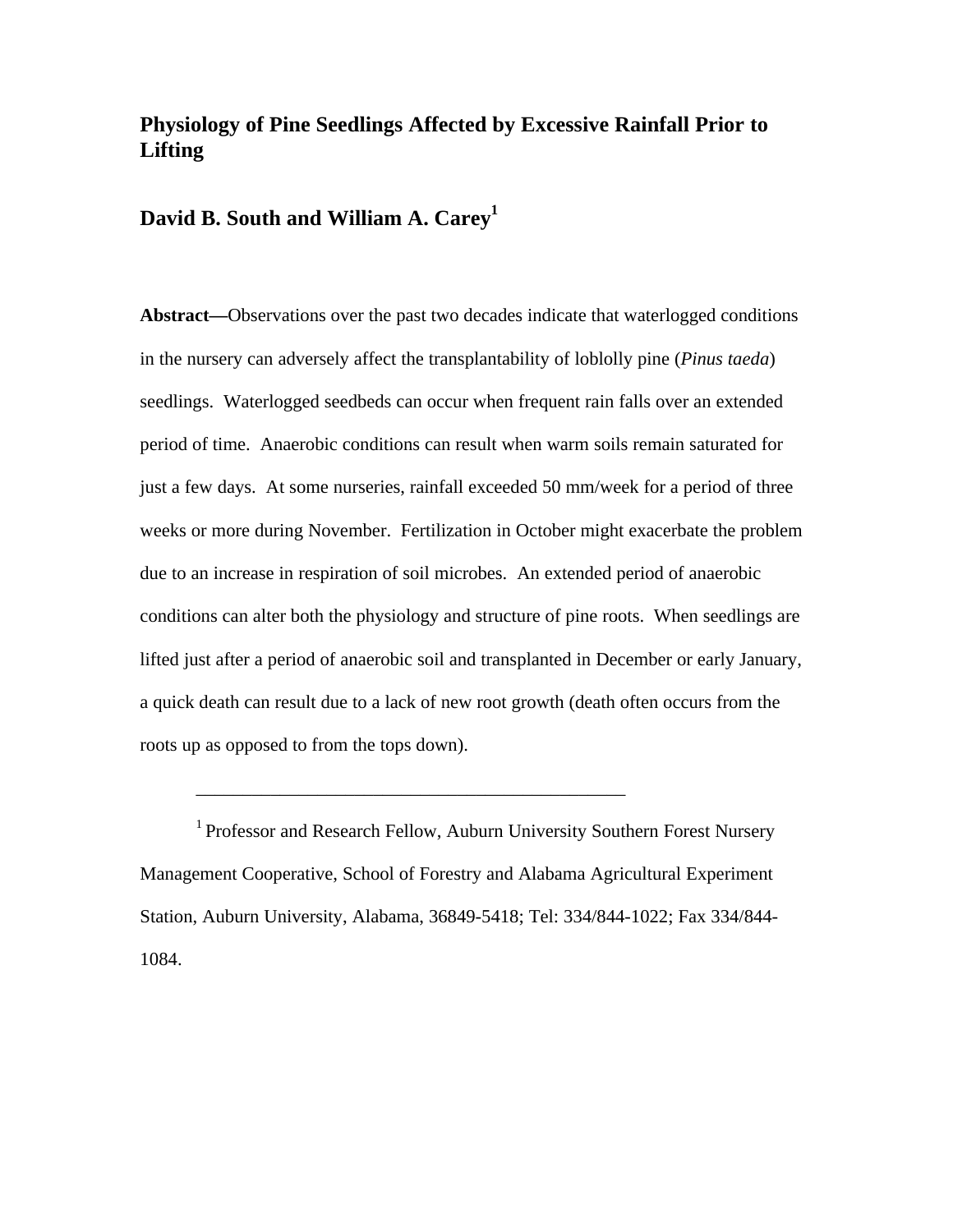Over the last several years, the Auburn University Southern Forest Nursery Management Cooperative has inspected several plantation failures that were not caused by poor planting practices. Failures in Alabama and Georgia appeared to be related to reduced seedling physiology since no pest related symptoms were detected and morphology was acceptable (root mass was adequate and shoot length was not excessive). Symptoms included blackened root surfaces, over development of lenticiles, no new root growth, rapid mortality, and seedlings dying from the roots up. Root systems deteriorated quickly when seedlings were stored under refrigerated conditions for three weeks or less. These symptoms were similar to those described by Oak (1983) for seedlings outplanted in South Carolina.

A common factor for these seedlings was unusually high rainfall during the month prior to lifting (e.g. November). Typically, more than normal rainfall occurred over a three or four- week period and as a result, the soil remained "waterlogged" for an extended length of time. The resulting anaerobic soil conditions would have a negative impact on root physiology. In some cases, lenticiles were observed on stems and roots. In addition, aerenchyma can form in the roots (McKevlin et al. 1987). Under laboratory conditions, aerenchyma can develop in just 15 days (Topa and McLeod 1986). Waterlogged soils not only affects root anatomy, but low soil oxygen reduces the rate of nutrient uptake (Gadgil 1972) and lowers the transport of photosynthate to the roots (Kozlowski 1984).

At many locations in the South, average rainfall for the month of November is less than 25 mm per week. In some years, November rainfall exceeds twice this amount and subsequent survival after transplanting is sometimes lower than expected. For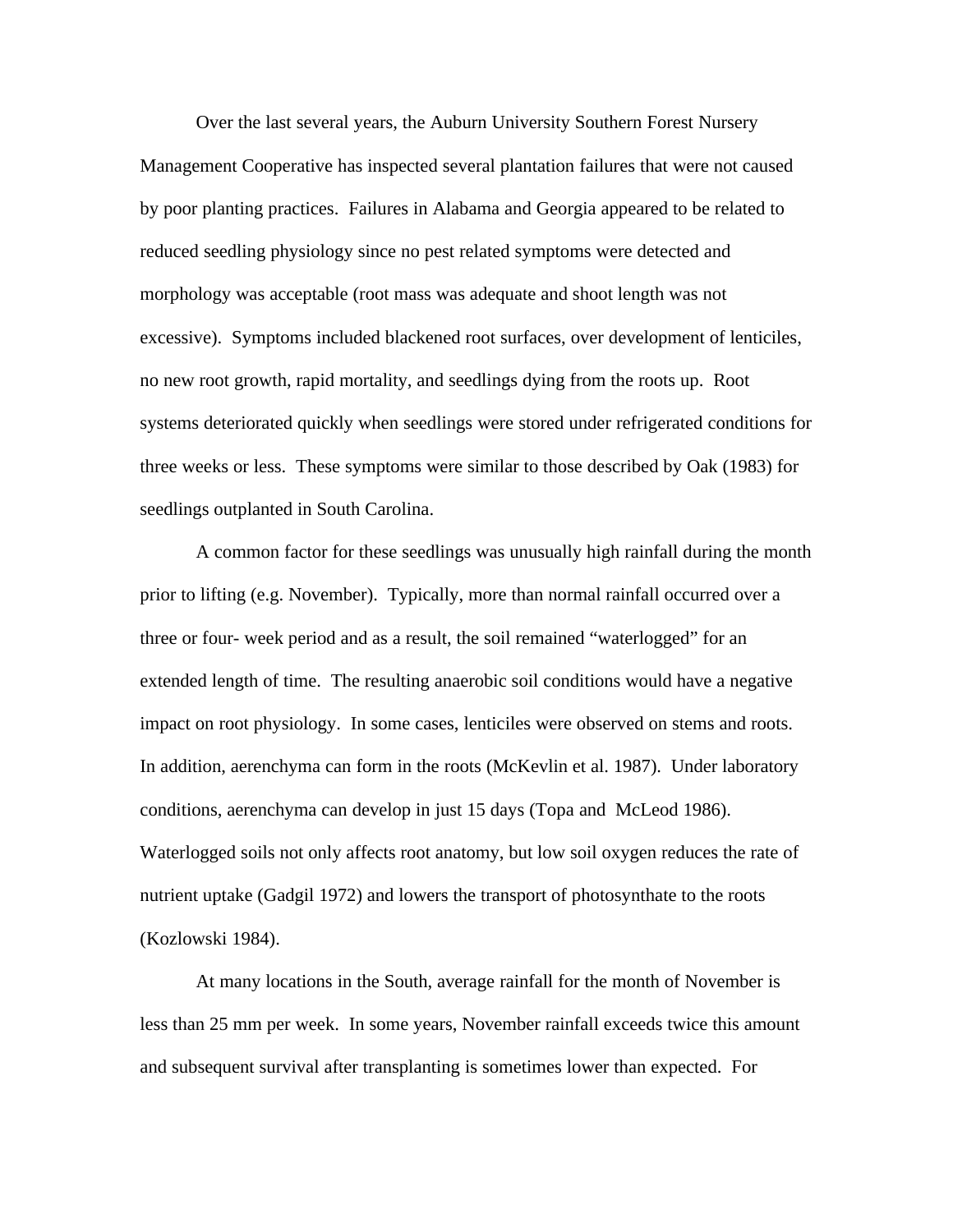example, in 1982, rainfall at one Mississippi Nursery averaged more than 90 mm per week (from November 16 until December 10). Lifting began on December  $9<sup>th</sup>$  with subsequent widespread mortality. Mortality increased when seedlings were kept in refrigerated storage for longer than a week (Oak 1983). As the lifting season progressed, seedling performance gradually improved. By mid-February, seedlings appeared to be fully recovered.

Two incidences occurred in 1994 in Alabama and Georgia. Rainfall at a Georgia Nursery during the month of October averaged 59 mm per week. From November  $11<sup>th</sup>$ until December  $5<sup>th</sup>$  rainfall averaged 65 mm per week. Lifting began on November 23rd and by January 20 all seedlings on some sites were dead. By that time seedlings remaining in K-P bags had black and mushy roots.

In 1997, above average rainfall occurred at a nursery in Alabama and seedlings lifted from December  $3<sup>rd</sup>$  to December  $15<sup>th</sup>$  exhibited poor survival. During the previous month, rainfall averaged 45 mm per week. Although the low performance of seedlings lifted during this period might be attributed solely to the "December Dip," we believe the above average rainfall in November exacerbated the problem.

In addition to the excessive rain, two other factors might contribute to lowering oxygen levels in nursery soil: above average temperatures and fertilization in October or November. It is well known that injury from flooding is greater when soil temperatures are higher (Kozlowski 1884; 1986). Warm water contains less oxygen and soil microbes are more active (microbial respiration is at a higher rate). Therefore, excessive rains in a warm November would be more harmful than the same amount of rainfall in January.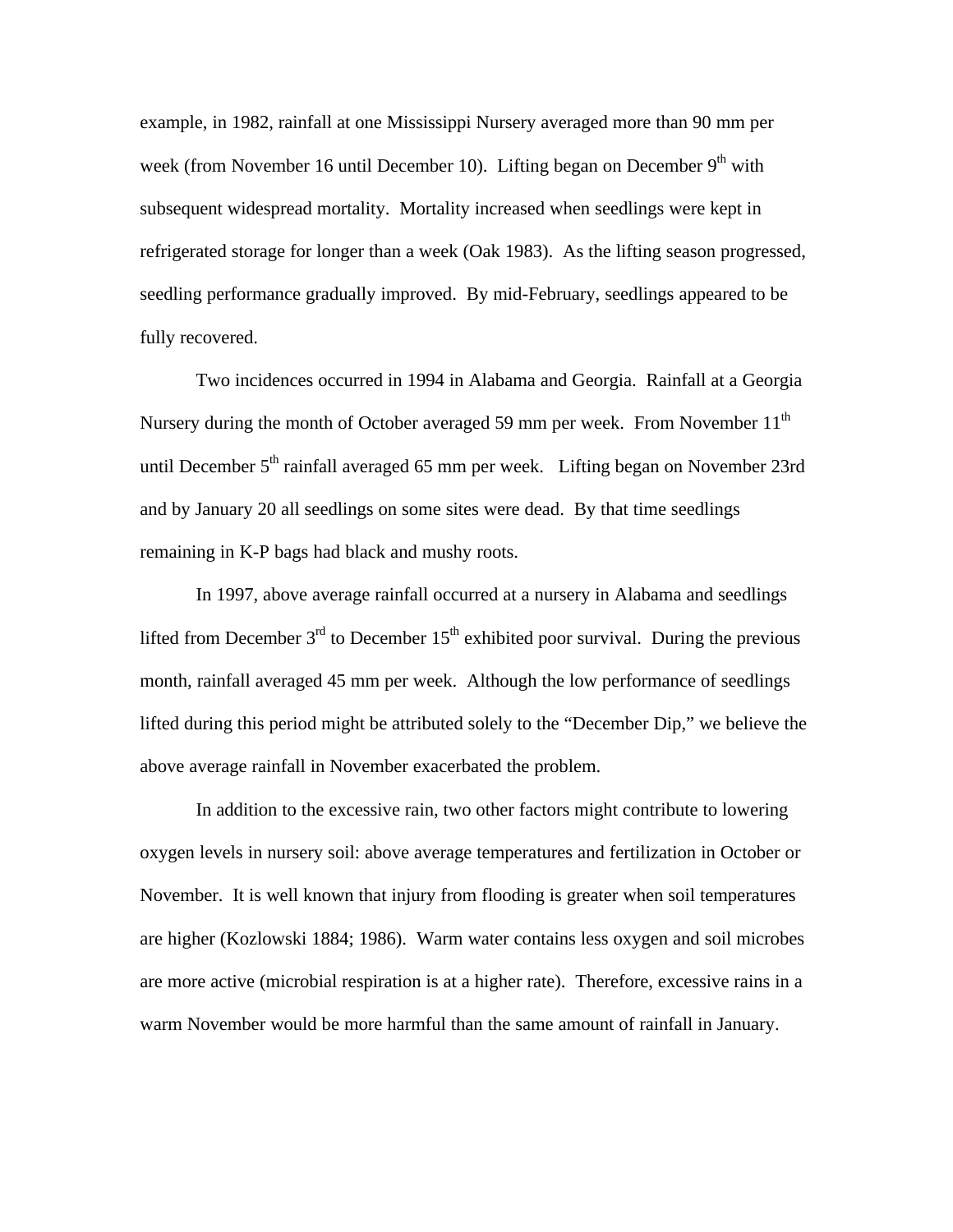Problems associated with excessive rainfall are not new. Wakeley (1954) stated "In a year of extraordinary weather conditions, severe late fall or early winter drought might reduce survival; or excessive fall rain might reduce it by lowering the physiological quality of the nursery stock." Henry (1953) reported on a root rot in Mississippi where the cause of the problem was unknown (possibly nematodes). However, the problem was most severe in low areas of relatively poor drainage and lenticels on diseased seedlings were sometimes enlarged (Henry 1953).

When nursery managers record above average rainfall in November and early December, they may want to check their seedlings for signs of root injury before lifting. Lenticels on the taproot is one indicator of waterlogged conditions. It may be advisable to delay lifting seedlings until February (to allow the roots time to recover). Managers should first consider lifting from well-drained areas where seedlings have healthy mycorrhizal roots. Anaerobic soil conditions can kill white root tips as well as mycorrhizal roots (Gadgil 1972).

Although studies have been conducted on the effects of flooding or waterlogging on roots in situ, few studies have transplanted seedlings soon after a waterlogging treatment. In one study, Wakeley (1954) reported a 15% decrease in survival after just one day of storing pine seedlings in tubs of water. Our assumptions regarding survivability have been based only on observations from plantation failures. Therefore, research is needed to determine the length of time required before anaerobic conditions cause problems with transplanting. In addition, nursery managers need a simple test (such as electrolyte leakage) that could be used prior to lifting to evaluate the health of roots.